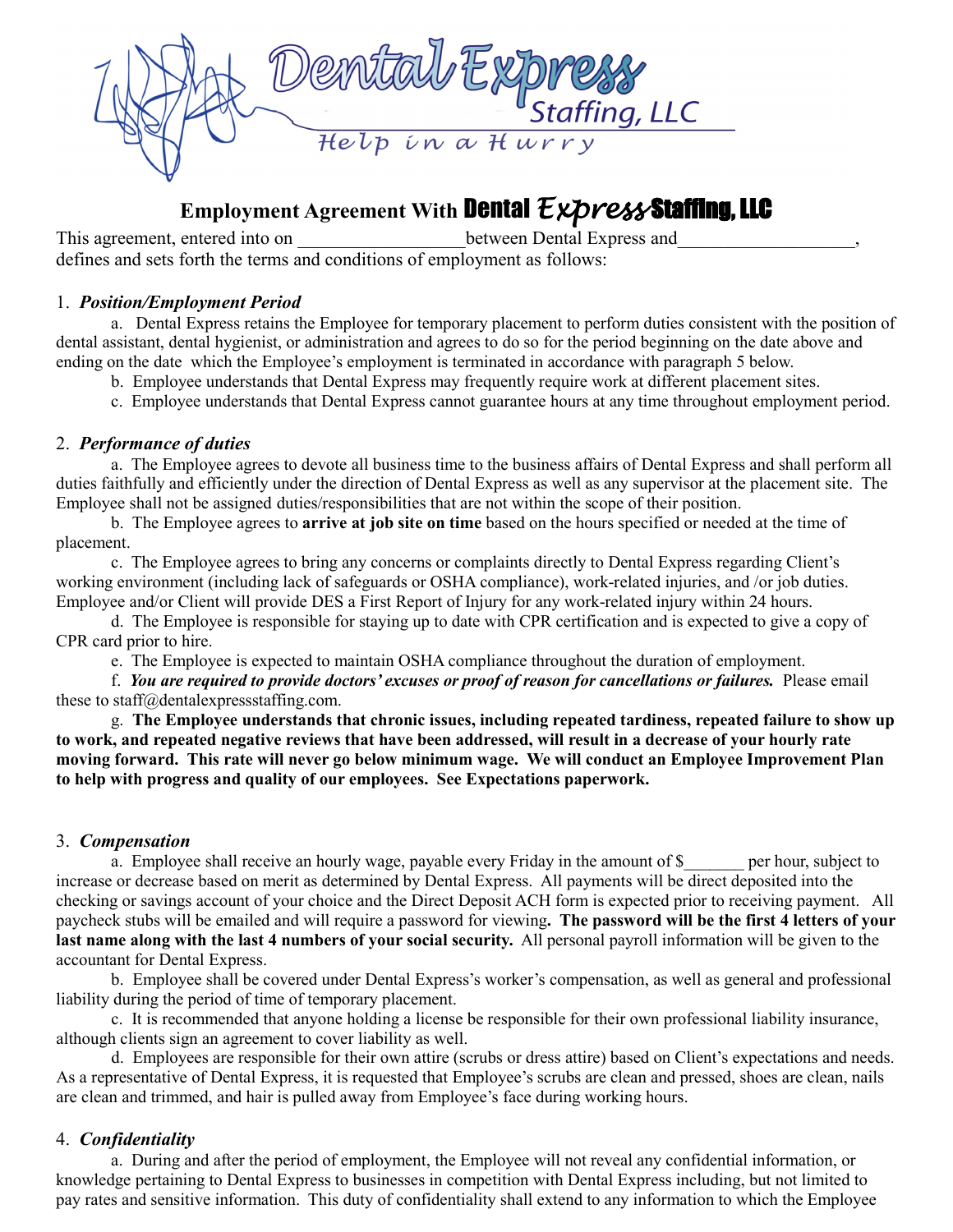may have had access to at temporary job sites including, but not limited to, patient information (medical or otherwise) and financial information. The Employee will comply with all HIPAA regulations and guidelines.

## 5. *Termination*

a. If at any time the Employee violates the agreements set forth above, Dental Express shall have the right to terminate the Employee and shall have access to any remedy available at law or equity to compensate for such violation.

b. **Employee agrees to provide Dental Express with written notice of intended termination at least two weeks in advance of intended termination.** We require a 2 week notice in order to have time to replace you for our clients.

## 6. *Consent to Finder's Fee*

a. In the event, within eighteen months of the termination of this agreement or within eighteen months of the last day of work as a Dental Express employee, one of Dental Express's clients or corporate office affiliate who utilized the services, hires the Employee or refers Employee to another company or employment agency, the Employee consents to that client paying a placement fee due to expenses that Dental Express incurs in recruiting, screening, and/or training.

#### 7. *Amendment*

a. This Agreement may be amended or cancelled by mutual agreement of the parties without consent of any other person.

#### *8. Successors*

b. This Agreement shall be binding upon Dental Express and its successors until any person acquires all Dental Express's assets and business, whether by merger, consolidation, purchase or otherwise.

#### *9. Applicable Law*

c. The provisions of this Agreement shall be construed in accordance with the laws of the State of Wisconsin.

## *10.Counterparts*

d. The Agreement may be executed in two or more counterparts, any of which shall be deemed the original without references to the others.

## **The Employee agrees and Dental Express has caused the above to be executed in its name as of the day and year written above.**

| Phone:                              |       |
|-------------------------------------|-------|
|                                     |       |
|                                     | Date: |
| <b>Dental Express Staffing, LLC</b> |       |
| By: $\overline{\phantom{a}}$        |       |
| Erinn Brandau                       |       |
|                                     |       |